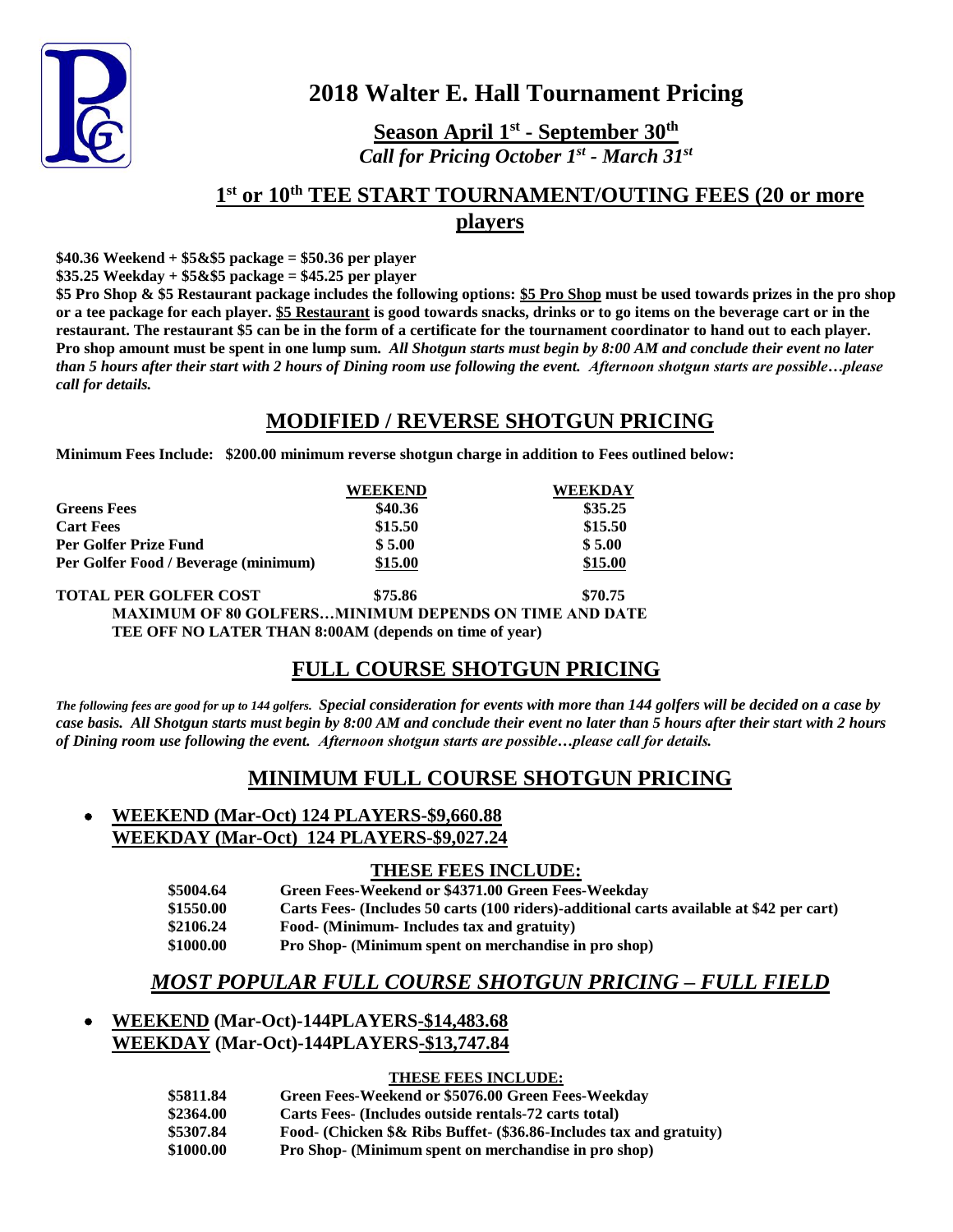#### **HOW TO SCHEDULE AN EVENT AND OUR PLAY POLICIES ARE OUTLINED ON THE FOLLOWING TOURNAMENT PLAY POLICY:**

### **Tournament/Group Play Policy**

The following policies are intended to make all tournaments run smoothly and to make sure that our mutual expectations are clear. If you have any questions regarding this tournament policy, please contact the Golf Tournament Coordinator at the course you wish to hold your tournament. We reserve the right to exercise our discretion for items that may not be mentioned below.

**All Tournaments include scoreboard, scoring, scorecards and cart signs. Various packages are also available with: Food and Beverage options, Tee Prizes, Hole-In-One Prizes, Golf Instruction, Tournament Scoring, Logo Merchandize, etc. Our Tournament Coordinator and Food & Beverage Manager will be happy to assist you with the details.**

- To schedule a tournament/group, contact the Golf Tournament Coordinator **Wayne Clark** at 425-353- 4653 or [WClark@premiergc.com](mailto:WClark@premiergc.com). The Coordinator can tell you which dates are available and can send you our tournament packet.
- You may schedule your tournament to tee off anytime on the weekdays, and after 10**:**00 AM on the weekends during in-season (from March 1st through September 30th). You may schedule your tournament to tee off anytime during the off-season (November 1st through March 31st).
- Your tournament must sign up for a minimum of 5 tee times (20 players).
- Carts may be rented in person up to one (1) hour in advance of the event. You may also reserve carts paid in advance (\$31 per cart), and/or arrange for a special fleet of rental carts to be brought in for large events if needed (\$ 42 per cart).
- Upon approval of the play dates, a contract will be sent to your tournament's coordinator. The signed contract must be returned within 30 days of the mail date and must be accompanied by a non-refundable **10%** deposit. The deposit will be credited toward fees due on the day of the event.
- The balance of your fees, final player count and food and beverage are due 10 days before your tournament date. At that time, your prize funds will be made available to you for any advance purchases.
- We ask that all of your tournament players be aware of-and respect-our course rules and pace of play guidelines. Your tournament coordinator will be responsible for making sure that these rules and guidelines are followed for the enjoyment of all.
- Puget Sound weather is unpredictable and all golfers should be prepared for adverse weather conditions. Please read and be familiar with the Premier Golf Weather Policy.
- We aerify and top dress our greens two times per year: one time each in the spring and fall. Contact the Golf Tournament Coordinator for tentative aerification dates.
- **In accordance with Washington state law, the entire golf course is a licensed premise. It is unlawful to bring your own alcohol to the facility. We also do not allow ice chests on the course.**
- **All of your food and beverage must be purchased through the golf course restaurant. All arrangements for food and beverage service should be made through the food and beverage manager.**

We thank you for considering our golf course for your tournament. We will do everything we can to insure your event runs smoothly.